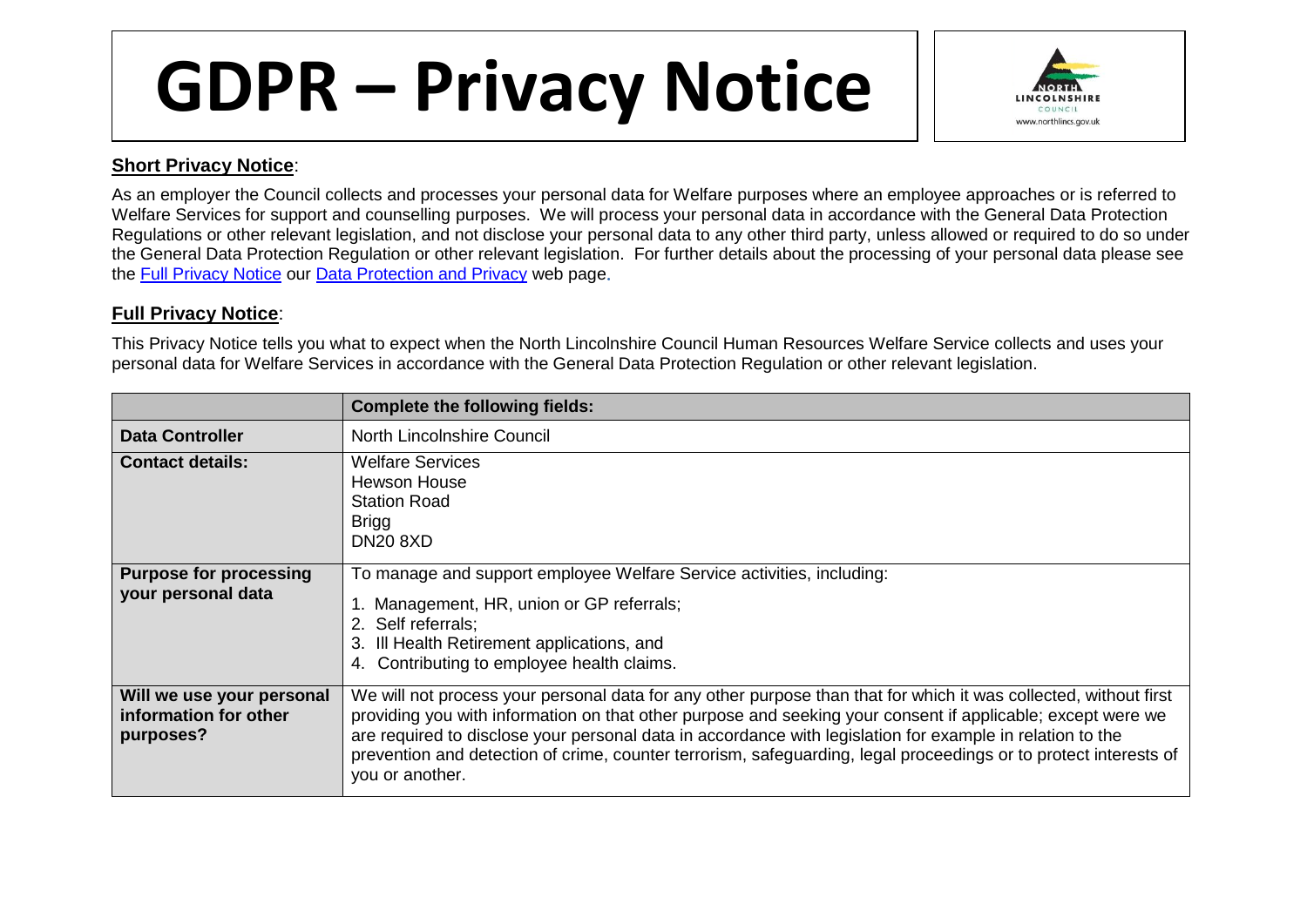| The Organisations acting<br>on our behalf to process<br>your personal data           | None.                                                                                                                                                                                                                                                                                                                                                                                                                                                                                                                                                                                             |
|--------------------------------------------------------------------------------------|---------------------------------------------------------------------------------------------------------------------------------------------------------------------------------------------------------------------------------------------------------------------------------------------------------------------------------------------------------------------------------------------------------------------------------------------------------------------------------------------------------------------------------------------------------------------------------------------------|
| The fair and lawful basis<br>for processing your<br>personal data                    | <b>Processing basis 1:</b> Processing is necessary in order to meet our duties as an employer (Article $6(1)(c)$ )<br>compliance with a legal obligation).                                                                                                                                                                                                                                                                                                                                                                                                                                        |
|                                                                                      | <b>Processing basis 2:</b> Processing necessary for the performance of a contract to which the data subject is<br>party or in order to take steps at the request of the data subject prior to entering into a contract (Article 6(1)(b)<br>re contract of employment).                                                                                                                                                                                                                                                                                                                            |
|                                                                                      | <b>Processing basis 3:</b> Processing is necessary for the purposes of preventive or occupational medicine, for<br>the assessment of the working capacity of the employee, medical diagnosis, the provision of health or social<br>care or treatment or the management of health or social care systems and services on the basis of Union or<br>Member State law or pursuant to contract with a health professional and subject to the conditions and<br>safeguards referred to in paragraph 3 of Article 9; (Article 9(2)(h)).                                                                  |
| Are you required to<br>provide the Council with<br>your personal data                | You are required to provide the minimum personal data necessary for us to manage your request for<br>Welfare/Counselling Support Service request. Failure to provide the minimum necessary personal data we<br>require could prevent us offering you this service or could restrict the support available to you.                                                                                                                                                                                                                                                                                 |
| Does the processing<br>involve automated<br>decision-making,<br>including profiling? | <b>No</b>                                                                                                                                                                                                                                                                                                                                                                                                                                                                                                                                                                                         |
| Can you withdraw your<br>consent for processing?                                     | <b>No</b>                                                                                                                                                                                                                                                                                                                                                                                                                                                                                                                                                                                         |
| Who we will share your<br>personal data with                                         | Generally we will not share your personal or special categories of personal data outside of Welfare Services.<br>However, there are occasions when legislation requires us to share this data or requires us to consider<br>sharing this information such as when your or someone else's health and safety could be at risk. In these<br>situations your information could be shared with:<br>Internally within the Council to support health and wellbeing;<br>Data Subject and their nominated representatives;<br>2.<br>Health professionals;<br>3.<br>4. Law enforcement agencies and bodies; |